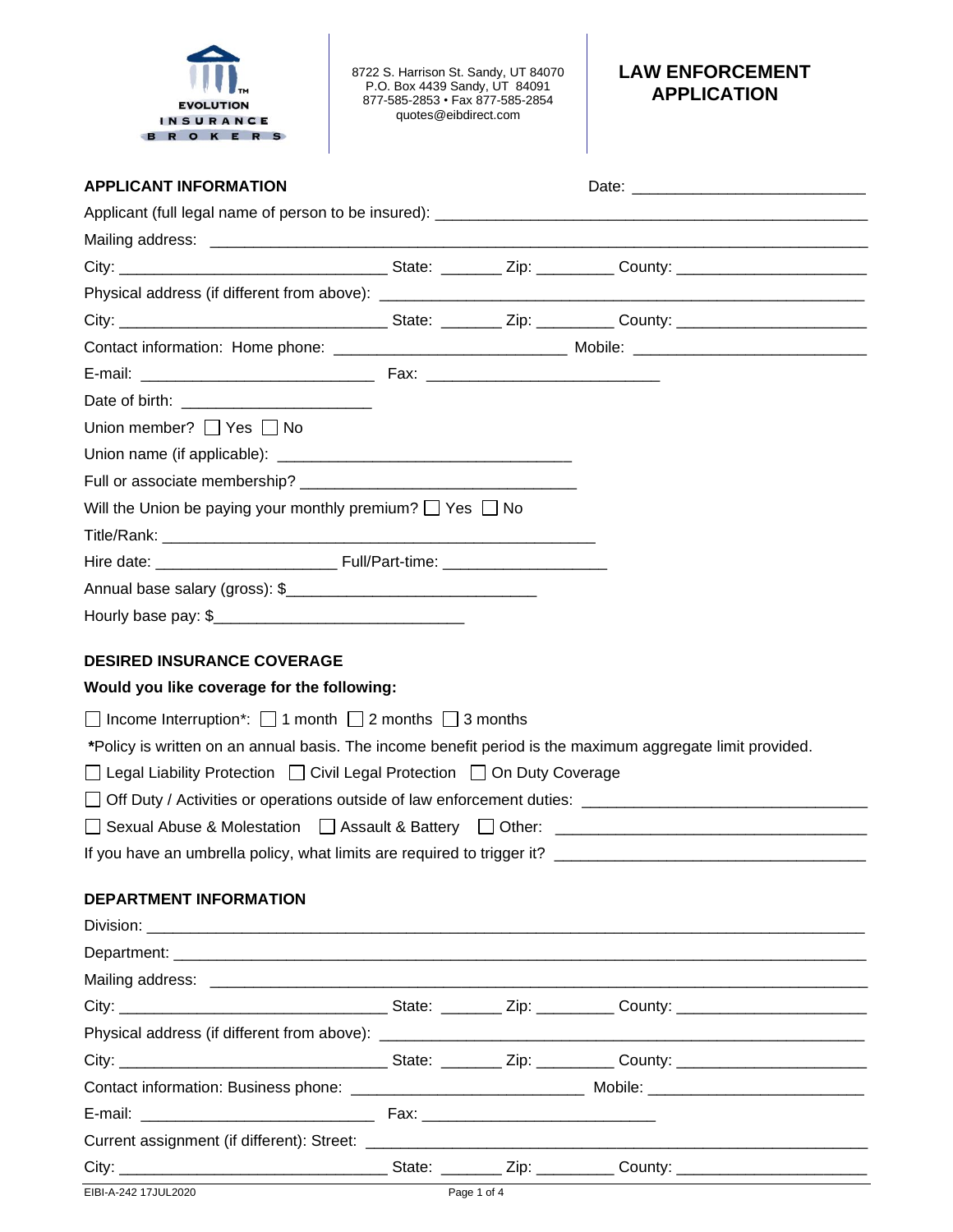| Are body cameras used? □ Yes □ No                       |                                                                                                                                                                                                                                                                                                                                   |  |  |  |
|---------------------------------------------------------|-----------------------------------------------------------------------------------------------------------------------------------------------------------------------------------------------------------------------------------------------------------------------------------------------------------------------------------|--|--|--|
|                                                         |                                                                                                                                                                                                                                                                                                                                   |  |  |  |
|                                                         |                                                                                                                                                                                                                                                                                                                                   |  |  |  |
|                                                         | <b>DETAILED INFORMATION / INCIDENT DISCLOSURE</b>                                                                                                                                                                                                                                                                                 |  |  |  |
|                                                         | Have you ever been subject to an internal affairs investigation? $\Box$ Yes $\Box$ No                                                                                                                                                                                                                                             |  |  |  |
|                                                         |                                                                                                                                                                                                                                                                                                                                   |  |  |  |
|                                                         | Have you ever been under review for a use of force incident? $\Box$ Yes $\Box$ No                                                                                                                                                                                                                                                 |  |  |  |
|                                                         |                                                                                                                                                                                                                                                                                                                                   |  |  |  |
| reviewed or found to be justified? $\Box$ Yes $\Box$ No | Have you ever used deadly force or been present during a deadly use of force incident whether it was ever                                                                                                                                                                                                                         |  |  |  |
|                                                         |                                                                                                                                                                                                                                                                                                                                   |  |  |  |
|                                                         | Have you ever been involved in civil litigation/actions? $\Box$ Yes $\Box$ No                                                                                                                                                                                                                                                     |  |  |  |
| Do you have any prior arrests? $\Box$ Yes $\Box$ No     |                                                                                                                                                                                                                                                                                                                                   |  |  |  |
|                                                         |                                                                                                                                                                                                                                                                                                                                   |  |  |  |
|                                                         |                                                                                                                                                                                                                                                                                                                                   |  |  |  |
| Is your case closed? $\Box$ Yes $\Box$ No               |                                                                                                                                                                                                                                                                                                                                   |  |  |  |
|                                                         |                                                                                                                                                                                                                                                                                                                                   |  |  |  |
|                                                         | Have you ever been convicted of a crime? $\Box$ Yes $\Box$ No                                                                                                                                                                                                                                                                     |  |  |  |
|                                                         | Have you ever been charged with a crime? $\Box$ Yes $\Box$ No                                                                                                                                                                                                                                                                     |  |  |  |
|                                                         | Have you ever been without pay in conjunction with any administrative, civil, or criminal inquiry, including taken<br>personal, vacation, or other leave in lieu of suspension without pay? $\Box$ Yes $\Box$ No<br>If yes, please indicate dates and case numbers (please send complete internal affairs reports): _____________ |  |  |  |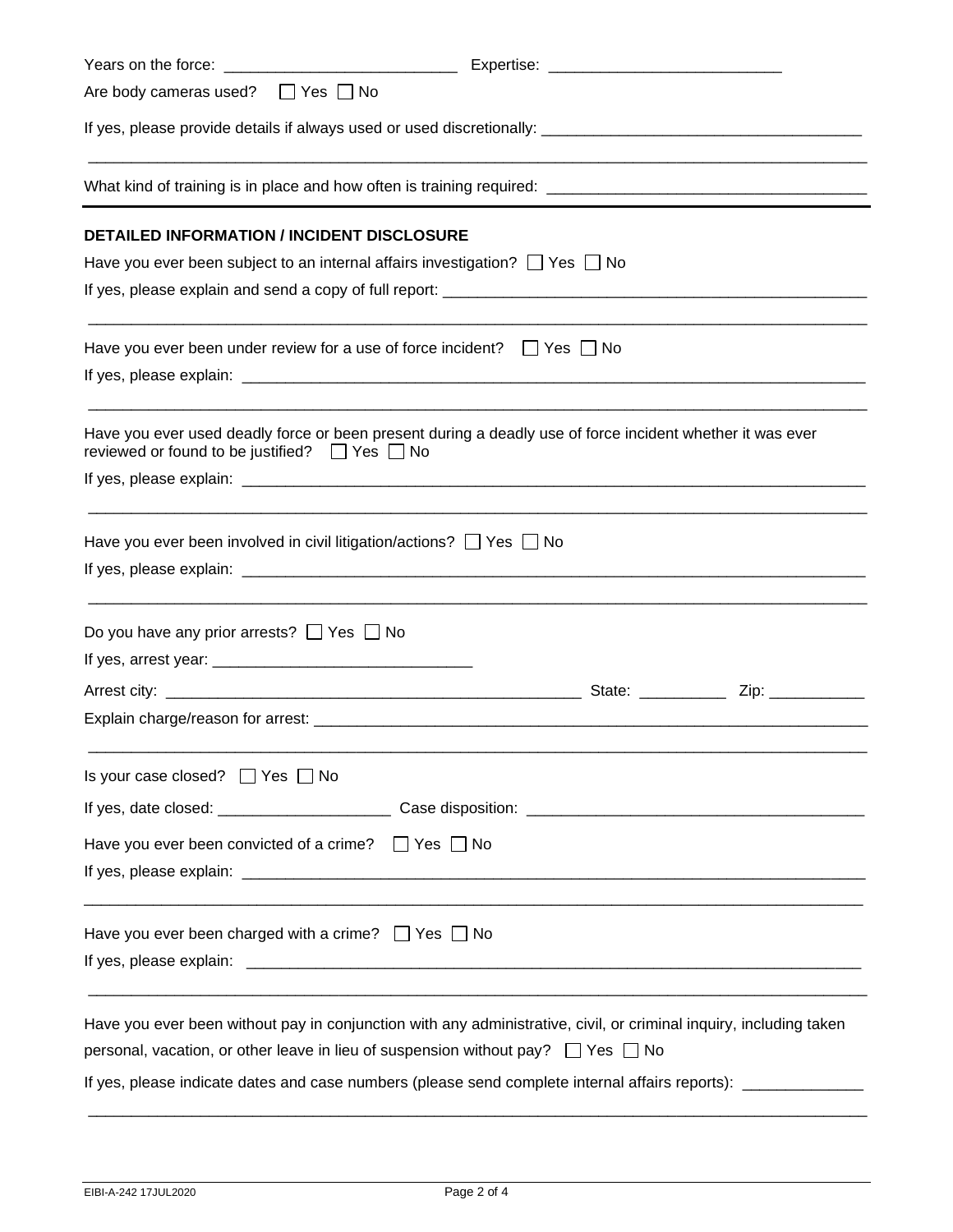Have you ever been:

- 1. Terminated from law enforcement?  $\Box$  Yes  $\Box$  No
- 2. Demoted so that you were either temporarily or permanently placed on a lower pay step or a lower paying position that resulted in lower base pay?  $\Box$  Yes  $\Box$  No

If yes to any of the above, were you sworn or non-sworn? \_\_\_\_\_\_\_\_\_\_\_\_\_\_\_\_\_\_\_\_\_\_\_\_

|                           | *If any of the answers to the questions above are "yes", please attach documentation and an explanation |  |  |
|---------------------------|---------------------------------------------------------------------------------------------------------|--|--|
| for each such incident. * |                                                                                                         |  |  |

\_\_\_\_\_\_\_\_\_\_\_\_\_\_\_\_\_\_\_\_\_\_\_\_\_\_\_\_\_\_\_\_\_\_\_\_\_\_\_\_\_\_\_\_\_\_\_\_\_\_\_\_\_\_\_\_\_\_\_\_\_\_\_\_\_\_\_\_\_\_\_\_\_\_\_\_\_\_\_\_\_\_\_\_\_\_\_\_\_\_

\_\_\_\_\_\_\_\_\_\_\_\_\_\_\_\_\_\_\_\_\_\_\_\_\_\_\_\_\_\_\_\_\_\_\_\_\_\_\_\_\_\_\_\_\_\_\_\_\_\_\_\_\_\_\_\_\_\_\_\_\_\_\_\_\_\_\_\_\_\_\_\_\_\_\_\_\_\_\_\_\_\_\_\_\_\_\_\_\_\_

\_\_\_\_\_\_\_\_\_\_\_\_\_\_\_\_\_\_\_\_\_\_\_\_\_\_\_\_\_\_\_\_\_\_\_\_\_\_\_\_\_\_\_\_\_\_\_\_\_\_\_\_\_\_\_\_\_\_\_\_\_\_\_\_\_\_\_\_\_\_\_\_\_\_\_\_\_\_\_\_\_\_\_\_\_\_\_\_\_\_

| Limits of liability - Please select limits:                                                      |  |  |  |  |
|--------------------------------------------------------------------------------------------------|--|--|--|--|
| $\Box$ \$25,000 per accident /\$50,000 aggregate                                                 |  |  |  |  |
| $\Box$ \$50,000 per accident /\$100,000 aggregate                                                |  |  |  |  |
| $\Box$ \$100,000 per accident /\$250,000 aggregate                                               |  |  |  |  |
| $\Box$ \$250,000 per accident /\$500,000 aggregate                                               |  |  |  |  |
| $\Box$ \$500,000 per accident /\$1,000,000 aggregate                                             |  |  |  |  |
| Other:                                                                                           |  |  |  |  |
| <b>Self-Insured Retention (SIR):</b> $\Box$ \$500 $\Box$ \$1,000 $\Box$ \$2,500 $\Box$ Other: \$ |  |  |  |  |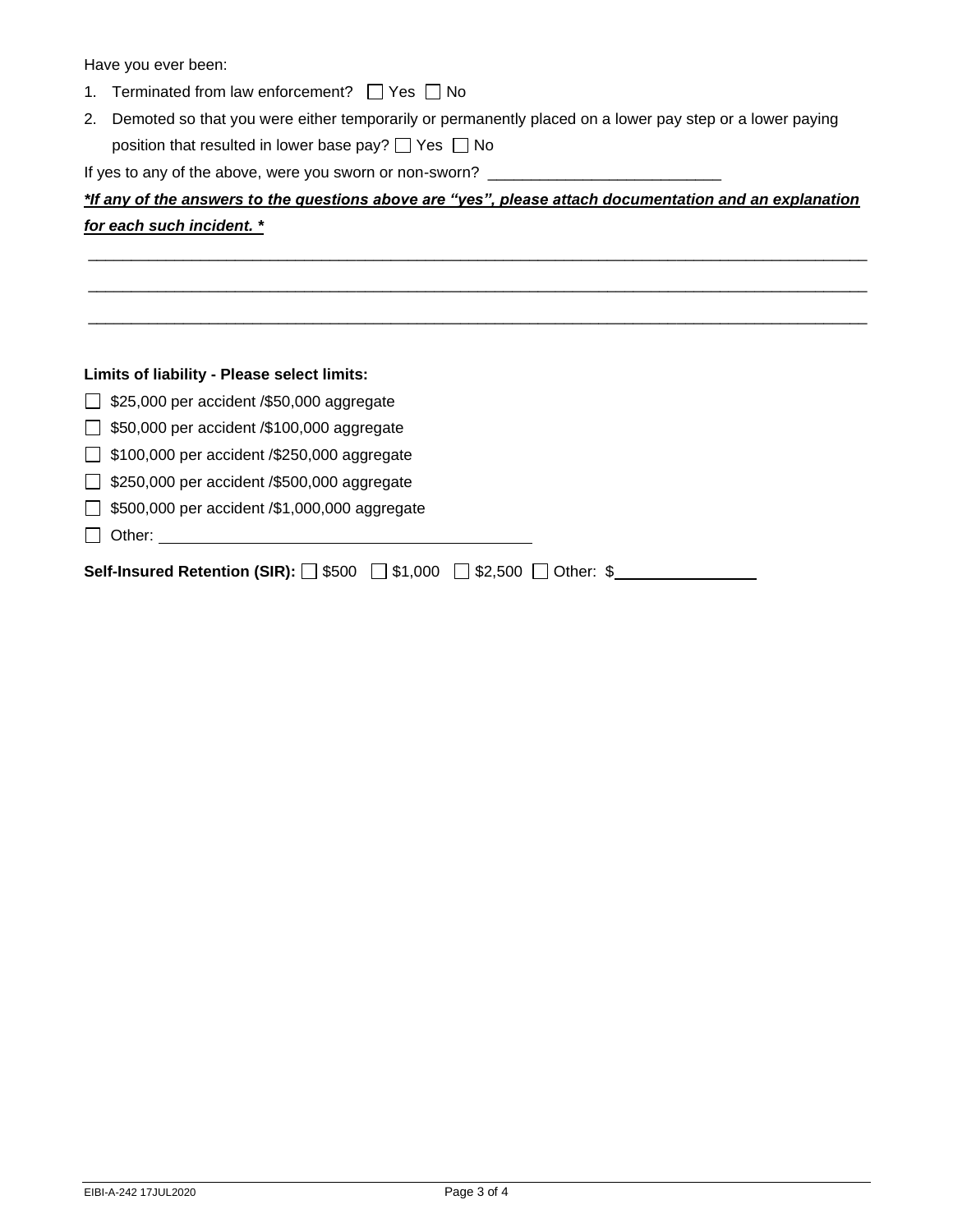## **REPRESENTATIONS AND WARRANTIES**

The "Applicant" is the party to be named as the "Insured" in any insuring contract if issued. By signing this Application, the Applicant for insurance hereby represents and warrants that the information provided in the Application, together with all supplemental information and documents provided in conjunction with the Application, is true, correct, inclusive of all relevant and material information necessary for the Insurer to accurately and completely assess the Application, and is not misleading in any way. The Applicant further represents that the Applicant understands and agrees as follows: (i) the Insurer can and will rely upon the Application and supplemental information provided by the Applicant, and any other relevant information, to assess the Applicant's request for insurance coverage and to quote and potentially bind, price, and provide coverage; (ii) the Application and all supplemental information and documents provided in conjunction with the Application are warranties that will become a part of any coverage contract that may be issued; (iii) the submission of an Application or the payment of any premium does not obligate the Insurer to quote, bind, or provide insurance coverage; and (iv) in the event the Applicant has or does provide any false, misleading, or incomplete information in conjunction with the Application, any coverage provided will be deemed void from initial issuance.

The Applicant hereby authorizes the Insurer and its agents to gather any additional information the Insurer deems necessary to process the Application for quoting, binding, pricing, and providing insurance coverage including, but not limited to, gathering information from federal, state, and industry regulatory authorities, insurers, creditors, customers, financial institutions, and credit rating agencies. The Insurer has no obligation to gather any information nor verify any information received from the Applicant or any other person or entity. The Applicant expressly authorizes the release of information regarding the Applicant's losses, financial information, or any regulatory compliance issues to this Insurer in conjunction with consideration of the Application.

The Applicant further represents that the Applicant understands and agrees the Insurer may: (i) present a quote with a Sublimit of liability for certain exposures, (ii) quote certain coverages with certain activities, events, services, or waivers excluded from the quote, and (iii) offer several optional quotes for consideration by the Applicant for insurance coverage. In the event coverage is offered, such coverage will not become effective until the Insurer's accounting office receives the required premium payment.

The Applicant agrees that the Insurer and any party from whom the Insurer may request information in conjunction with the Application may treat the Applicant's facsimile signature on the Application as an original signature for all purposes.

The Applicant acknowledges that under any insuring contract issued, the following provisions will apply:

1. A single Event, or the accumulation of more than one Event during the Policy Period, may cause the per Event Limit and/or the annual aggregate maximum Limit of Liability to be exhausted, at which time the Insured will have no further benefits under the Policy.

2. The Insured may request the Insurer to reinstate the original Limit of Liability for the remainder of the Policy period for an additional coverage charge, as may be calculated and offered by the Insurer. The Insurer is under no obligation to accept the Insured's request.

3. The Applicant understands and agrees that the Insurer has no obligation to notify the Insured of the possibility that the maximum Limit of Liability may be exhausted by any Event or combination of Events that may occur during the Policy Period. The Insured must determine if additional coverage should be purchased. The Insurer is expressly not obligated to make a determination about additional coverage, nor advise the Insured concerning additional coverage.

4. The Insurer is herein released and relieved from any and all responsibility to notify the Insured of the possible reduction in any applicable Limit of Liability. The Insured herein assumes the sole and individual responsibility to evaluate, consider, and initiate a request for additional coverage or reinstatement of the annual aggregate Limit of Liability which may be exhausted by any single Event or combination of Events during the Policy Period.

Dated: **Dated: Dated: Date of Property 2006** 

Print Name: Signature: Signature: Signature: Signature: Signature: Signature: Signature: Signature: Signature: Signature: Signature: Signature: Signature: Signature: Signature: Signature: Signature: Signature: Signature: S